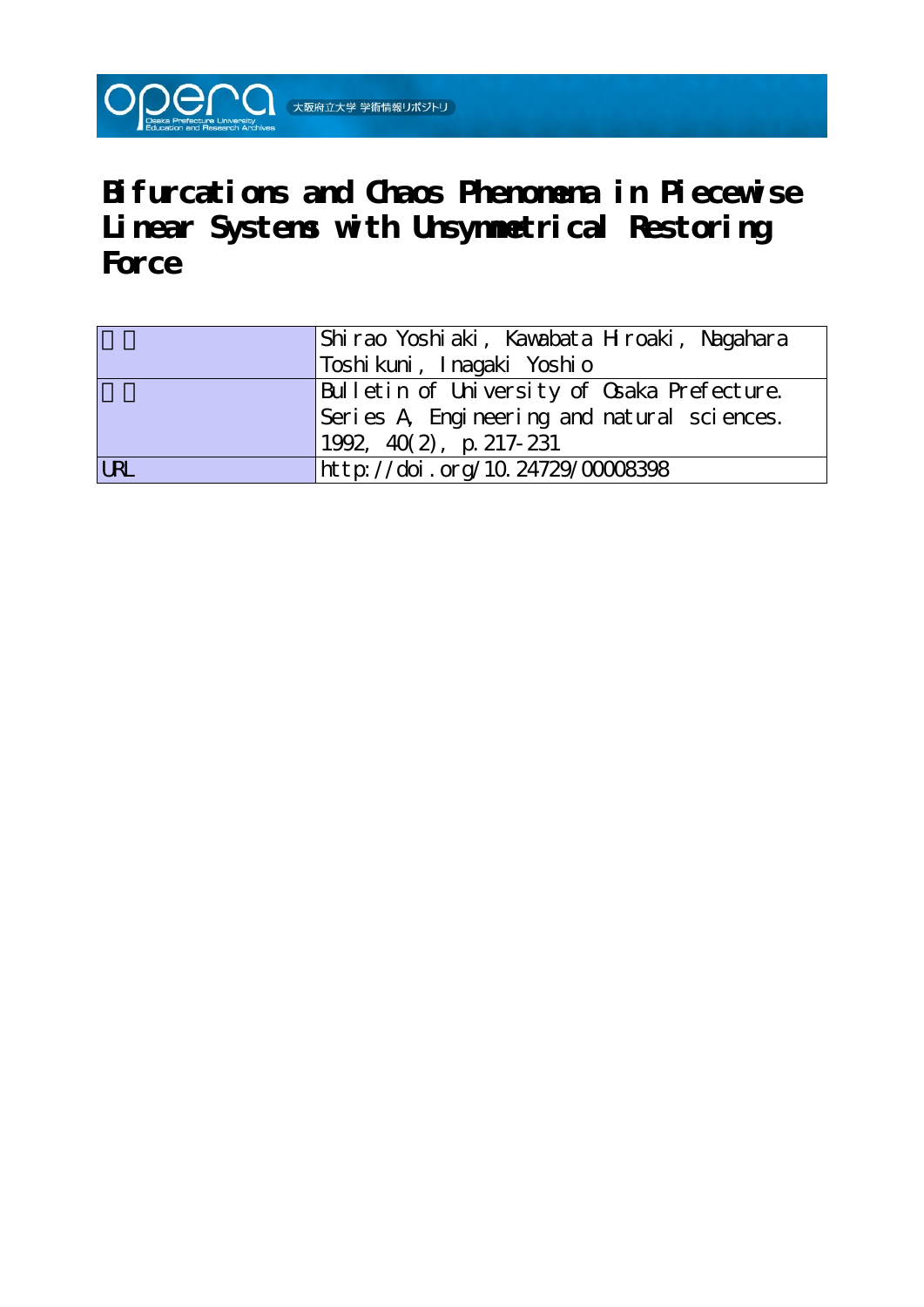# Bifurcations and Chaos Phenomena in Pieeewise Linear Systems with Unsymmetrical Restoring Force

## Yoshiaki SHIRAO\*, Hiroaki KAWABATA\*, Toshikuni NAGAHARA', and Yoshio INAGAKi'

#### (Received November 15, 1991)

 This is a study of period-doubling bifurcations and chaos phenomena in the nonautonomous piecewise linear dissipative systems with unsymmetrical restoring force. In this paper we have clarified the period-doubling bifurcation condition analytically and various period-doubling sequences and chaotic behavior are examined numerically. And we have the results that complex features of period-doubling and various forms of strange attractors may depend on the noniinearity, that is, the ratio of theslope, the loss factor, and the amplitude of external force.

#### 1. Introduction

 In the nonlinear systems such as mechanical systems, astromy, hydrodynamics, meteorology, plasma physics, electric oscillators, and solid state systems, etc., the many phenomena that are caused by the inherent nonlinear nature that under some conditions leads to strong irregular behavior, chaos and at other time to characteristic ordering phenomena are known.

That is to say, whenever dynamical chaos is found, it is accompanied by nonlinearity<sup>(1)~(4)</sup>.

 In many papers nonlinear phenomena have been discussed in curvilinear restoring force systems<sup> $(6)$ - $(9)$ </sup>. The number of paper dealing wich piecewise linear systems is fairly low<sup>(10)~(13)</sup>. We have discussed the periodic solutions in piecewise linear systems with unsymmetrical restoring force $(4)$ - $(4)$ . In these systems, we have merits;

- i. systems can be described in eaeh of the intervals by linear differen tial equations,
- li. the smal1 parameters are not needed,
- iii. the results of the piecewise linear systems appears to be sufficiently general to be able to account for a considerable number of phenomena encountered in curvilinear systems. '

\* Department ef Electrical Engineering, College of Engineering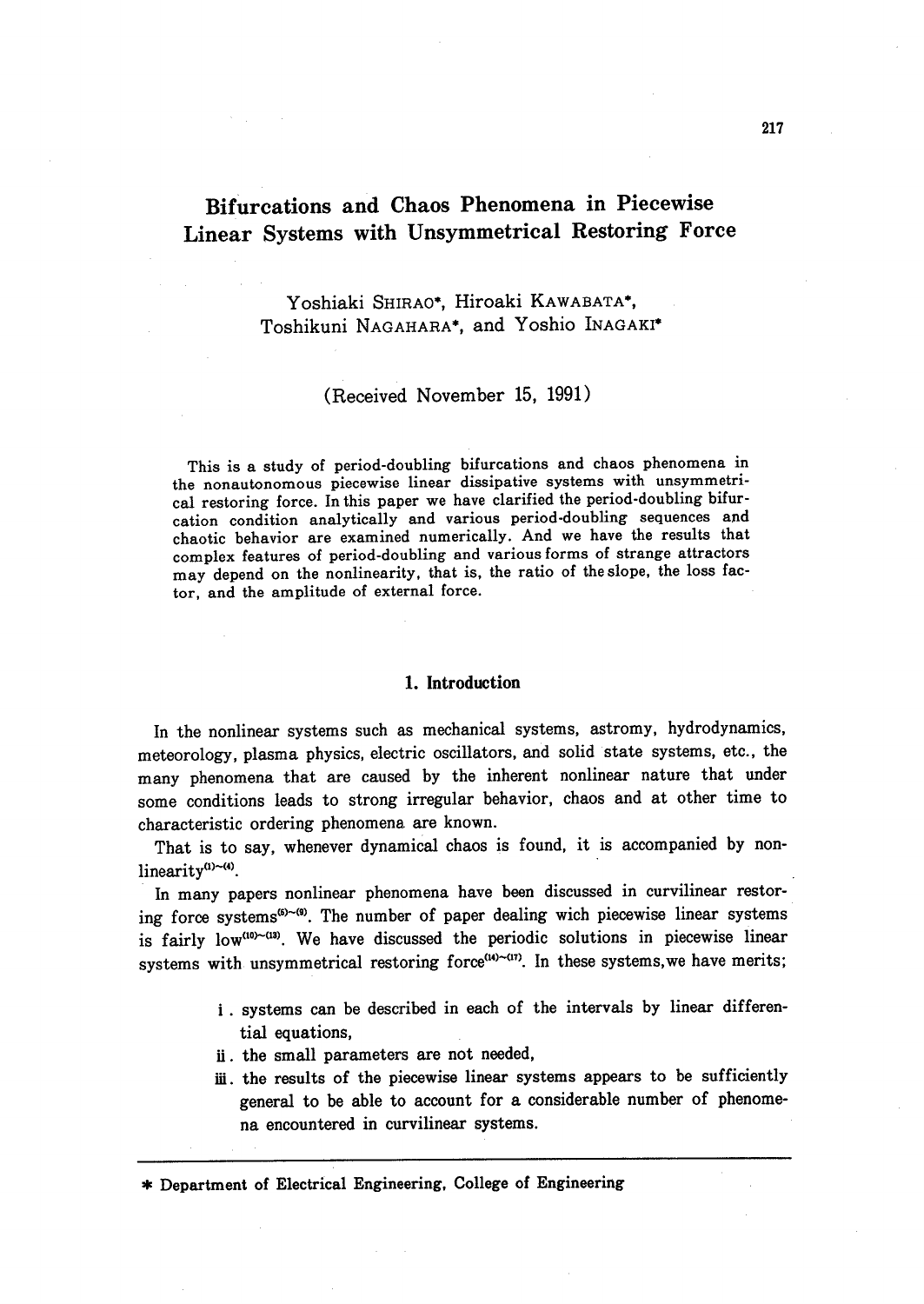#### Yoshiaki SHIRAO, Hiroaki KAWABATA, Toshikuni NAGAHARA, and Yoshio INAGAKI

Therefore, we have investigated the nonlinear phenomena in piecewise linear dissipative systems with two straight line segments in the case of unsymmetrical restoring force. Even though in such a simple case, we have complex features of period doubling and various forms of strange attractors by means of the nonlinearity, that is, the ratio of the slope, the loss factor, and the amplitude of the external force, etc..

In this paper, we discuss the period-doubling bifurcation condition analytically and numerical analysis of period-doubling sequences and chaos phenomena under the condition of various stiffness and loss factors.

#### 2. Periodicity Conditions

In this section the system with restoring force (see Fig.1) expressed in Eq.  $(1)$ will be considered:



Fig. 1 Restoring force characteristic

 $\mathbf{r}$ 

$$
\ddot{x} + 2\alpha \dot{x} + f(x) = \text{E}\cos \omega t \tag{1}
$$

$$
f(x) = \begin{cases} e^x - Kx_0 & (x \leq x_0) \\ k^2x & (x \leq x_0) \end{cases}
$$
 (2)

where  $l^2 = k^2 + K^2$ , and k, l, K, and x are positive constants. The initial conditions are expressed by

$$
\begin{aligned}\n x(0) &= M \\
\dot{x}(0) &= N\n \end{aligned}\n \tag{3}
$$

In this paper dots over a quantity refer to differentiation with respect to time t. Let the period of external force be  $T<sub>e</sub>$  and the period of the solution be  $T$ . Then,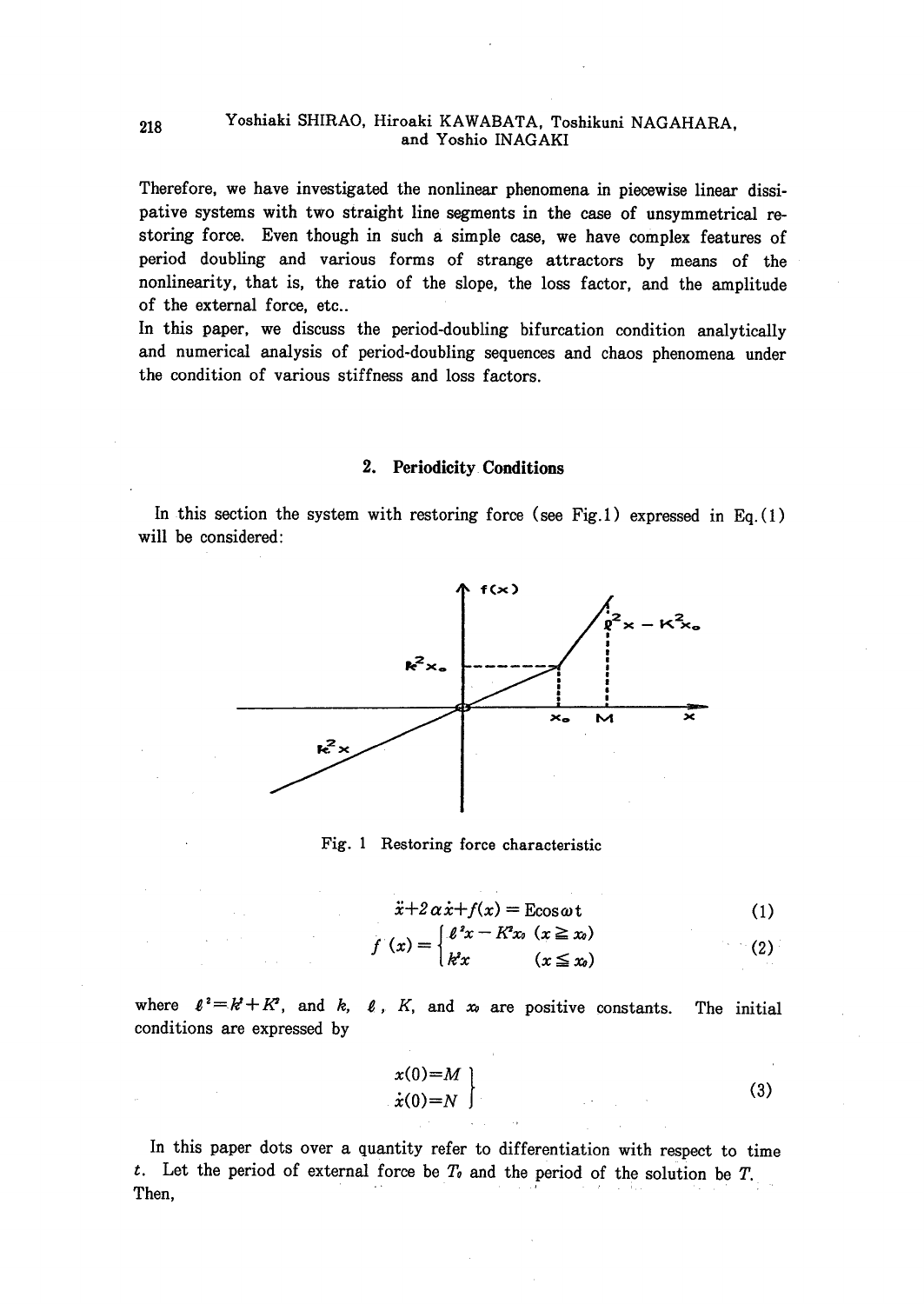Bifurcations and Chaos Phenomena in Piecewise Linear Systems nd Chaos I henometrical Restoring Force<br>with Unsymmetrical Restoring Force

$$
T_{e} = \frac{2\pi}{\omega}, \ T = mT_{e}(m=1, 2, 3, \cdots) \tag{4}
$$

Here, we have the following periodicity conditions (5).

$$
\begin{array}{c}\n x(T)=M \\
\dot{x}(T)=N\n \end{array}
$$
\n(5)

 In this paper the periodic solutions are classified according to the number of the times the solution reaches the deflection point,  $x_0$ , during the period  $^{(6)}$ . For 2n times the solution is designated  $\mathcal{A}$  type solution in case  $M > x_0$ , or  $\mathcal{A}$  (M  $\langle x_{\theta} \rangle$  .

Here, we have derived the periodicity conditions for B type  $(M \le x_0)$  periodic solution with period  $T$ , shown in Fig.2. Other types of periodic solutions can be analyzed similarly and not discussed here. From Fig.2 we have following equations.



Fig. 2 Periodic solution of type  $B$ 

$$
x_i(t_1)=x_0
$$
  
\n
$$
x_3(t_2)=x_0
$$
  
\n
$$
x_3(T)=M
$$
  
\n
$$
\dot{x}_3(T)=N
$$

(6)

 $\ddot{\cdot}$ 

where  $x(t)$  means the solution for the interval  $t_{t-1} \le t \le t_i$  ( $i=1, 2, 3$ , and  $t_0 = 0$ ,  $t_3 = T = mT_0$ ) and the solution  $x_i(t)$  which reaches the deflection point, x<sub>i</sub> at  $t=t_i$  (i=1, 2) is connecting the solution  $x_{i+1}(t)$  smoothly at every deflection point.

Given the system, that is, for given  $\ell$ , k, K, and  $x_0$ , equations (6) are the periodicity conditions for obtaining  $\beta$  type solution with period T. Then, if initial values M and N, loss factor  $\alpha$ , and amplitude E of the external force are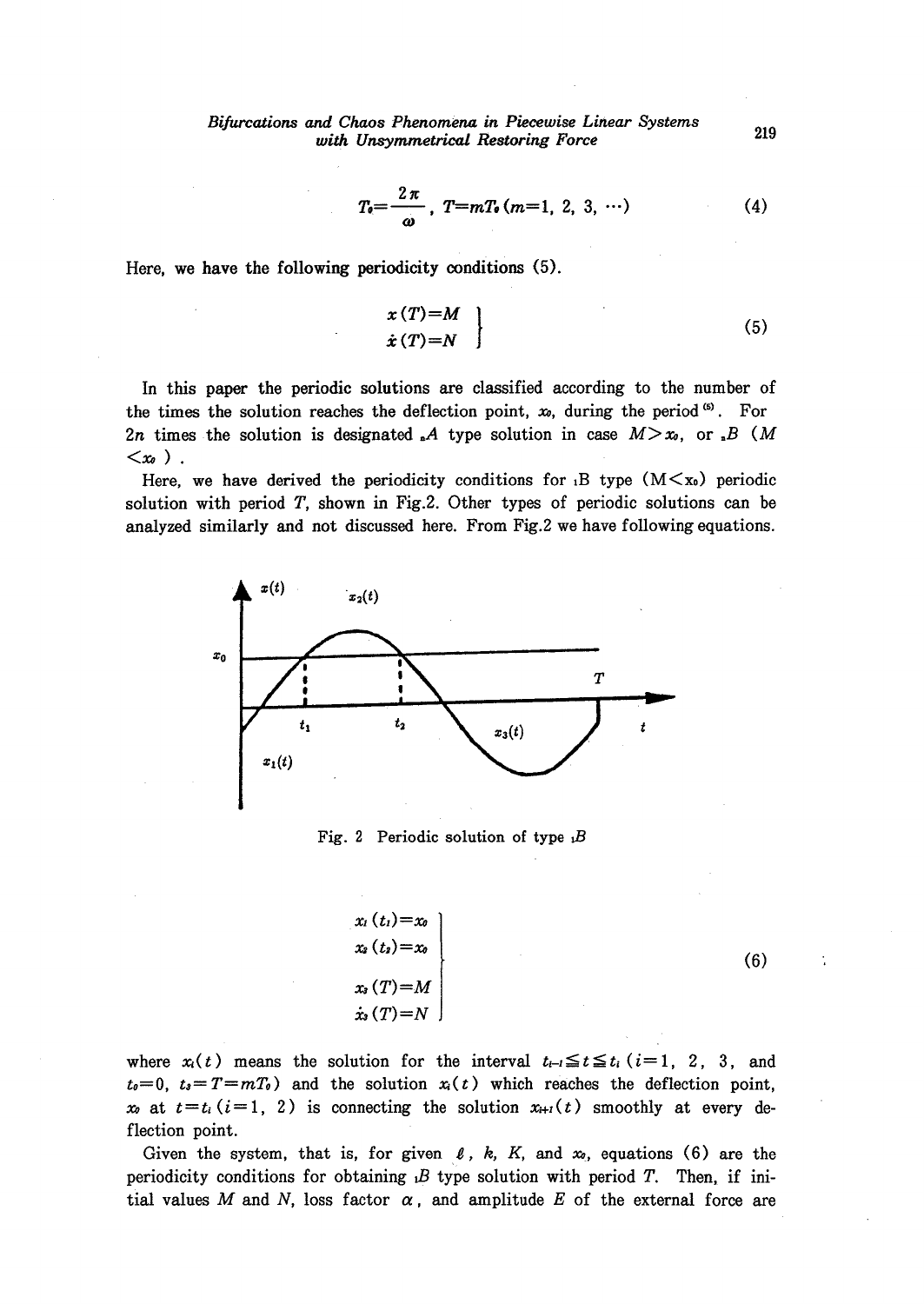#### Yoshiaki SHIRAO, Hiroaki KAWABATA, Toshikuni NAGAHARA, and Yoshio INAGAKI

known, the remaining elements are obtained, that is to say, basic frequency  $\omega$ of the external force, and transition time  $t_i$  and  $t_i$ , which lead to periodic solution, will be found.

Finally, we write down the concrete form of equation (6) under the conditions (3). In the following solutions, we set

$$
\omega_{\mathfrak{a}} = \sqrt{k^2 - \alpha^2} \text{ and } \omega_{\mathfrak{a}} = \sqrt{k^2 - \alpha^2} \tag{7}
$$

Thus

$$
x_i(t_i) = e^{-\alpha t_i} \{A_i \cos \omega_{\alpha t_i} + \frac{1}{\omega_{\alpha t}} (\alpha A_i + B_i) \sin \omega_{\alpha t_i}\} + C_{\alpha \cos \alpha t_i} + D_{\beta \sin \alpha t_i} = x_0
$$
\n(8)

$$
x_{i}(t_{i})=e^{-a(t_{i}-t_{i})}\left\{A_{i}\cos\omega_{\alpha}\left(t_{i}-t_{i}\right)\right.\newline+\left.\frac{1}{\omega_{\alpha}}\left(\alpha A_{i}+B_{i}\right)\sin\omega_{\alpha}\left(t_{i}-t_{i}\right)\right\}+\frac{K^{2}}{\ell^{2}}x_{i}\newline+\left C\cos\omega t_{i}+D\sin\omega t_{i}=x_{i}\right)
$$
\n(9)

$$
x_s(T) = e^{-a(T-t_s)} \{A_{s} \cos \omega_{\alpha} (T-t_s) + \frac{1}{\omega_{\alpha}} (\alpha A_s + B_s) \sin \omega_{\alpha} (T-t_s) \}
$$
  
+  $C_{s} \cos \omega T + D_{s} \sin \omega T = M$  (10)

$$
\dot{x}_s(T) = e^{-a(T-t_s)} \{B_s \cos \omega_{\alpha} (T-t_s) + \frac{1}{\omega_{\alpha}} (k^2 A_s + \alpha B_s) \sin \omega_{\alpha} (T-t_s) \}
$$
\n
$$
+ \omega D_s \cos \omega T - \omega C_s \sin \omega T = N
$$
\n(11)

where

$$
C_{i} = \frac{(k^{2} - \omega^{2}) E}{(k^{2} - \omega^{2})^{2} + 4\alpha^{2}\omega^{2}}, \ D_{i} = \frac{2\alpha \omega E}{(k^{2} - \omega^{2})^{2} + 4\alpha^{2}\omega^{2}}.
$$
  
\n
$$
C_{i} = \frac{(\ell^{2} - \omega^{2}) E}{(\ell^{2} - \omega^{2})^{2} + 4\alpha^{2}\omega^{2}}, \ D_{i} = \frac{2\alpha \omega E}{(\ell^{2} - \omega^{2})^{2} + 4\alpha^{2}\omega^{2}}
$$
  
\n $A_{i} = M - C_{i}$   
\n $A_{i} = x_{0} - C_{i}\cos \omega t_{i} - D_{i}\sin \omega t_{i}$   
\n $A_{i} = x_{0} - C_{i}\cos \omega t_{i} - D_{i}\sin \omega t_{i}$   
\n $A_{i} = x_{i} - C_{i}\cos \omega t_{i} - D_{i}\sin \omega t_{i}$   
\n $B_{i} = \dot{x}_{i} (t_{i}) - \omega D_{i}\cos \omega t_{i} + \omega C_{i}\sin \omega t_{i}$   
\n $\dot{x}_{i} (t_{i}) = e^{-\alpha t_{i}} \{B_{i}\cos \omega \omega t_{i}$   
\n $-\frac{1}{\omega_{\alpha}} (k^{2}A_{i} + \alpha B_{i}) \sin \omega \omega t_{i} \}$ 

 $(12)$ 

220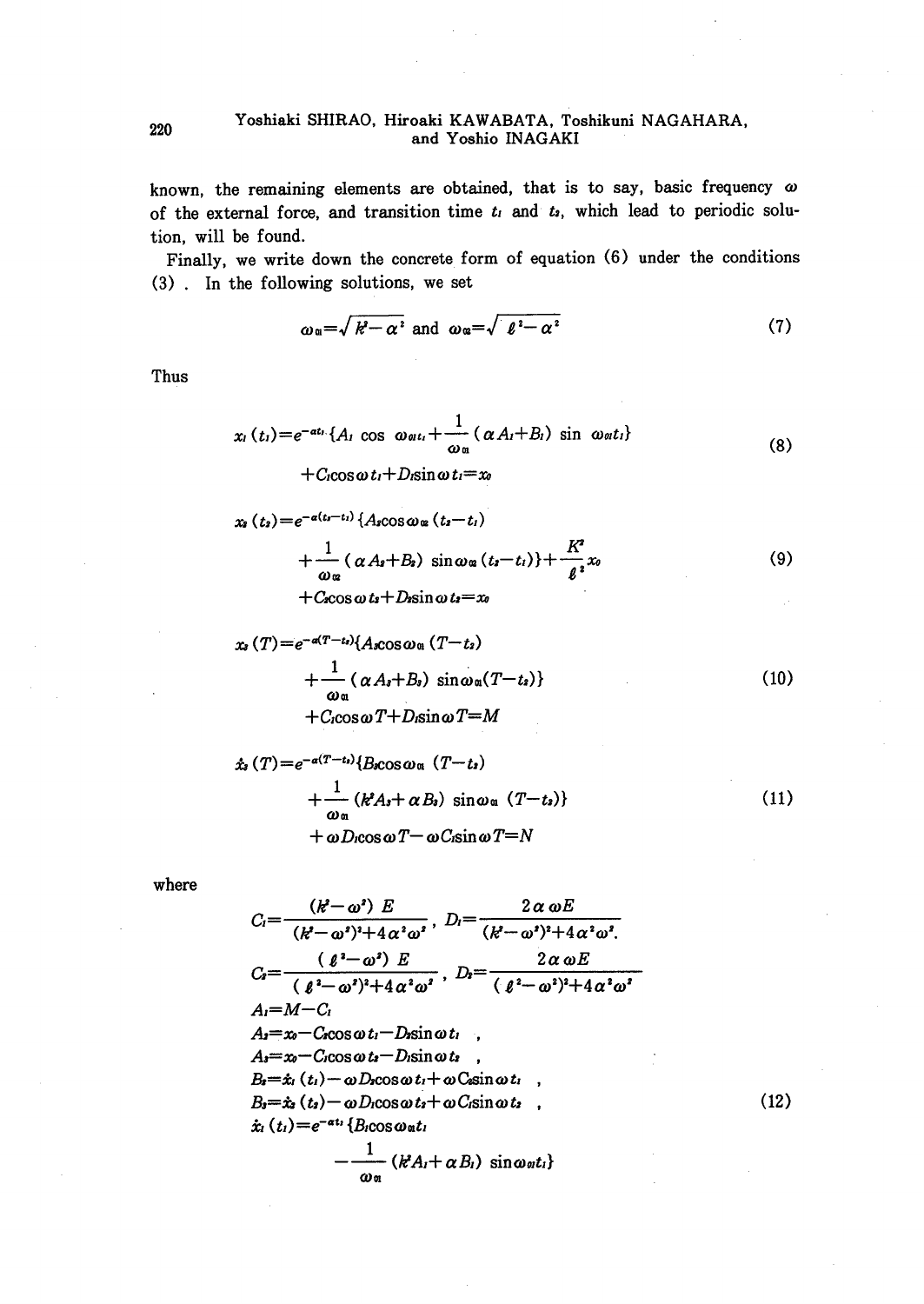$$
+ \omega D_{\text{cOS}} \omega t_{l} - \omega C_{\text{c}} \omega t_{l},
$$
  
\n
$$
\dot{x}_{2}(t_{2}) = e^{-\alpha (t_{2} - t_{1})} \left\{ B_{\text{cOS}} \omega_{\alpha} (t_{2} - t_{1}) - \frac{1}{\omega_{\alpha}} \left( \ell^{2} A_{2} + B_{2} \right) \sin \omega_{\alpha} (t_{2} - t_{1}) \right\} + \omega D_{\text{cOS}} \omega t_{2} - \omega C_{\text{c}} \sin \omega t_{2}
$$
  
\n
$$
T = m \frac{2 \pi}{\omega} (m : positive integer)
$$

## 3. Stability and Period-Doubling Bifurcation Condition

If  $x^{\rho}(t)$  is the periodic solution obtainable by using the periodicity conditions in section 2, the stability of  $x^{\rho}(t)$  can be studied by the first-order variation equation as to the solution of Eq. (1). Now, if  $y$  is the variation, then the firstorder variation equation is given as

$$
\ddot{y} + 2\alpha \dot{y} + a(t)y = 0 \tag{13}
$$

where

$$
a(t) \equiv \frac{\partial f(x)}{\partial x} \mid x = x^{\rho}(t) \tag{14}
$$

Also,  $a(t)$  clearly has the following characteristics;

$$
a(t)=a(t+T)
$$
  
= 
$$
\begin{cases} \ell^{2}(x^{\rho}(t)>x_{0}) \\ k^{2}(x^{\rho}(t) (15)
$$

Let the independent solutions of equation (13) be denoted by  $\phi(t)$  and  $\phi(t)$ where  $\phi(0) = \dot{\phi}(0) = 1$ ,  $\dot{\phi}(0) = \phi(0) = 0$ .

Let the two characteristic roots of equation (13) be  $\rho_1$  and  $\rho_2$ . Then

$$
\rho_1 \rho_2 = e^{-2\alpha T}
$$
  
\n
$$
\rho_1 + \rho_2 = \phi(T) + \phi(T)
$$
\n(16)

From equations (16), we have three cases of the stability of periodic solutions as follows<sup>(18)</sup>.

(1) completely stable (C.S) if  $|\rho_1|<1$ ,  $|\rho_2|<1$ 

(2) directly unstable (D.U) if  $\rho_1 > 1 > \rho_2 > 0$ 

(3) inversely unstable (I.U) if  $\rho_1 < -1 < \rho_2 < 0$ 

From equations (16), it is clear that the conditions for the stable and unstable region boundary are followed :

221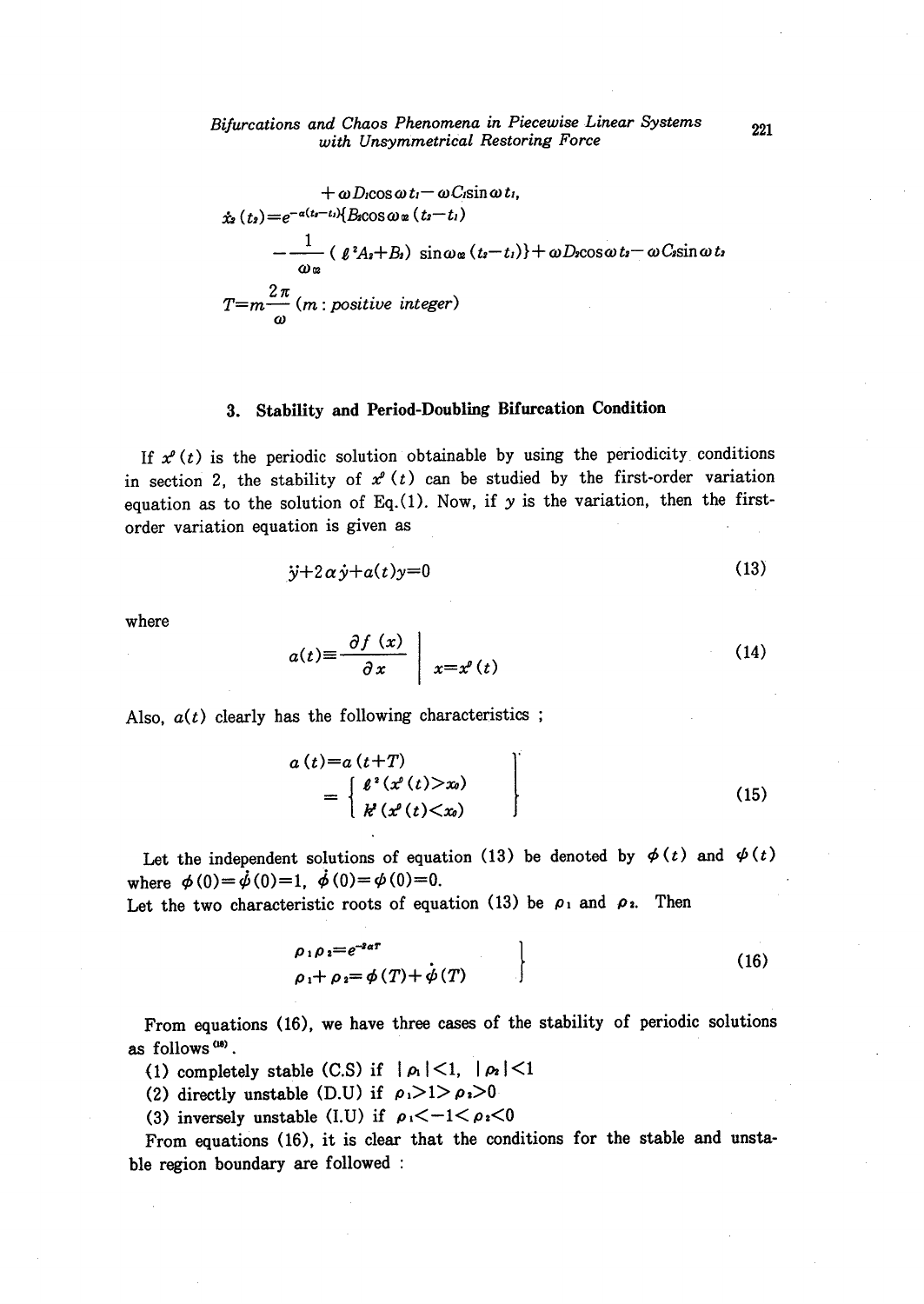### 222 Yoshiaki SHIRAO, Hiroaki KAWABATA, Toshikuni NAGAHARA, and Yoshio INAGAKI

(i) 
$$
\phi(T)+\dot{\phi}(T)=-1-e^{-i\alpha T}
$$
 (17)  
(ii)  $\phi(T)+\dot{\phi}(T)=1+e^{-i\alpha T}$  (18)

$$
(ii) \phi(T) + \phi(T) = 1 + e^{-2\alpha T} \tag{18}
$$

The equation  $(17)$  means the period doubling bifurcation condition, and Eq. (18) means the jump phenomenon condition.

Finally, we give the concrete form of equation (17) in terms of,  $\alpha$ ,  $t_i$ ,  $t_j$ , and  $\omega$  when the periodic solution is the T-periodic solution type  $\beta$  as shown in Fig.2 (or Fig.3)



Fig. 3 Coefficient  $a(t)$  for periodic solution type  $B$ 

$$
\cos \omega_{\alpha}(t_{s}-t_{1}) \cos \omega_{\alpha} \{T-(t_{s}-t_{l})\}
$$
\n
$$
-\frac{1}{2} \left(\frac{\omega_{\alpha}}{\omega_{\alpha}} + \frac{\omega_{\alpha}}{\omega_{\alpha}}\right) \sin \omega_{\alpha}(t_{s}-t_{l}) \sin \omega_{\alpha} \{T-(t_{s}-t_{1})\}
$$
\n
$$
= -\cosh(\alpha T) \qquad (19)
$$

#### 4. Branching Phenomena<sup>(18)</sup>

 By investigation of the results in the preceding two sections, it is well known that the systems have stable solutions under the specific values of parameters. The stable solutions tend to the unstable solutions by changing the parameter values little by little. Then the unstable solutions disappear physically and another stable solutions will appear, that is, branching has occurred.

The essential aim of this section is the identification of the branching behavior near bifurcation point of equation  $(1)$ . In the neighborhood of the T-period solution obtained in section 2, there exist two situations according to equations (17) and  $(18)$  in section 3, which we have reported in the preceding articles<sup>(15),(16)</sup>. The solution of equation (1) with  $x=M$  and  $\dot{x}=N$  at  $t=0$  is written by  $x$   $(t ; M, N, E)$  and the functions  $F$  and  $G$  are defined as follows.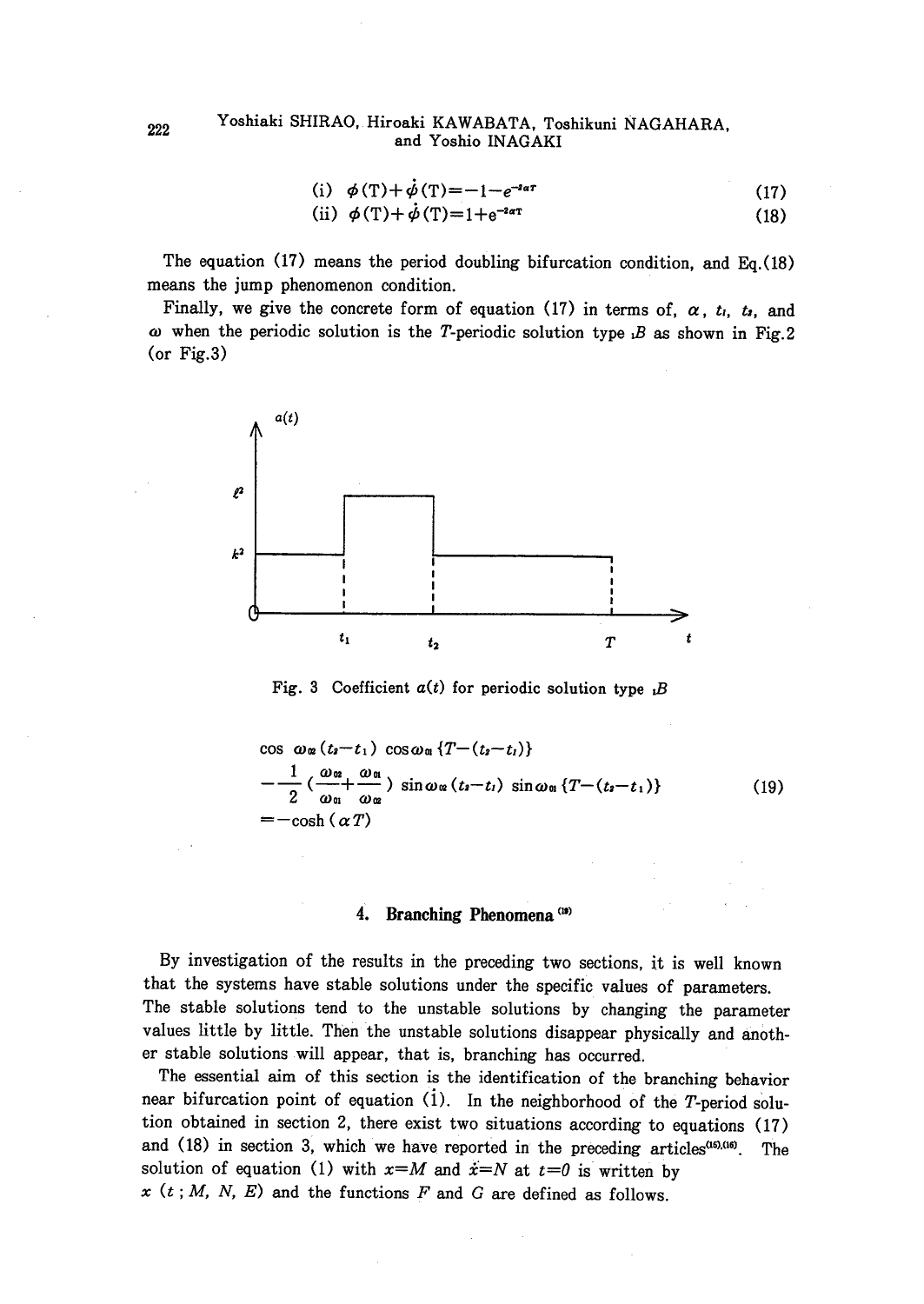$$
F(M, N, E) \equiv x (nT; M, N, E) - x (0; M, N, E)
$$
  
\n
$$
G(M, N, E) \equiv \dot{x} (nT; M, N, E) - \dot{x} (0; M, N, E)
$$
 (20)

where  $n=1$  and 2.

It is now clear that solution  $x(t;M, N, E)$  has a period nT if and only if

$$
F(M, N, E)=G(M, N, E)=0
$$
 (21)

Analysis of branching at an endpoint of an unstable arc of the curve  $F=G=0$ involves the computations of several partial derivatives of the functions  $F(M)$ ,  $N, E$ ) and  $G(M, N, E)$  at the point.

Since these computations are long and tedious, we shall omit most of them in what follows. When the equation  $(17)$  or  $(18)$  is satisfied, let the point satisfying equations (5) be denoted by  $(M_0, N_0, E_0)$  and then we have following results in the analysis of  $(M-E)$  plane.

In case  $n=2$ , (equation (17) satisfied) at the bifurcation point  $(M_0, E_0)$  we have two branches, one is tangent to

$$
E=E_0 \tag{22}
$$

and the other

$$
M-M_0=C_I(E-E_0), (C_I;\text{constant})
$$
\n(23)

On the second branch, the solution satisfies

$$
x^{\rho}(t) = x^{\rho}(t+T) \tag{24}
$$

The first branch tangent to  $E=E_0$  behaves like

$$
E-E_0=C_2\left(M-M_0\right)^2\left(C_2:\text{constant}\right)\tag{25}
$$

and we have

$$
x^{\rho}(t+T) = -x^{\rho}(t) \tag{26}
$$

Thus the first branch corresponds to the  $2T$ -period solution, existing only on one side of  $E=E$ . This means period doubling bifurcation and this perioddoubling mechanism is one route to chaos.

In the case of  $n=1$ , (equation (18)), we have

$$
E=E_0, M-M_0+C_3(N-N_0)=0 (C_3: constant)
$$

The branching which occurs in this case is the well known jump phenomena for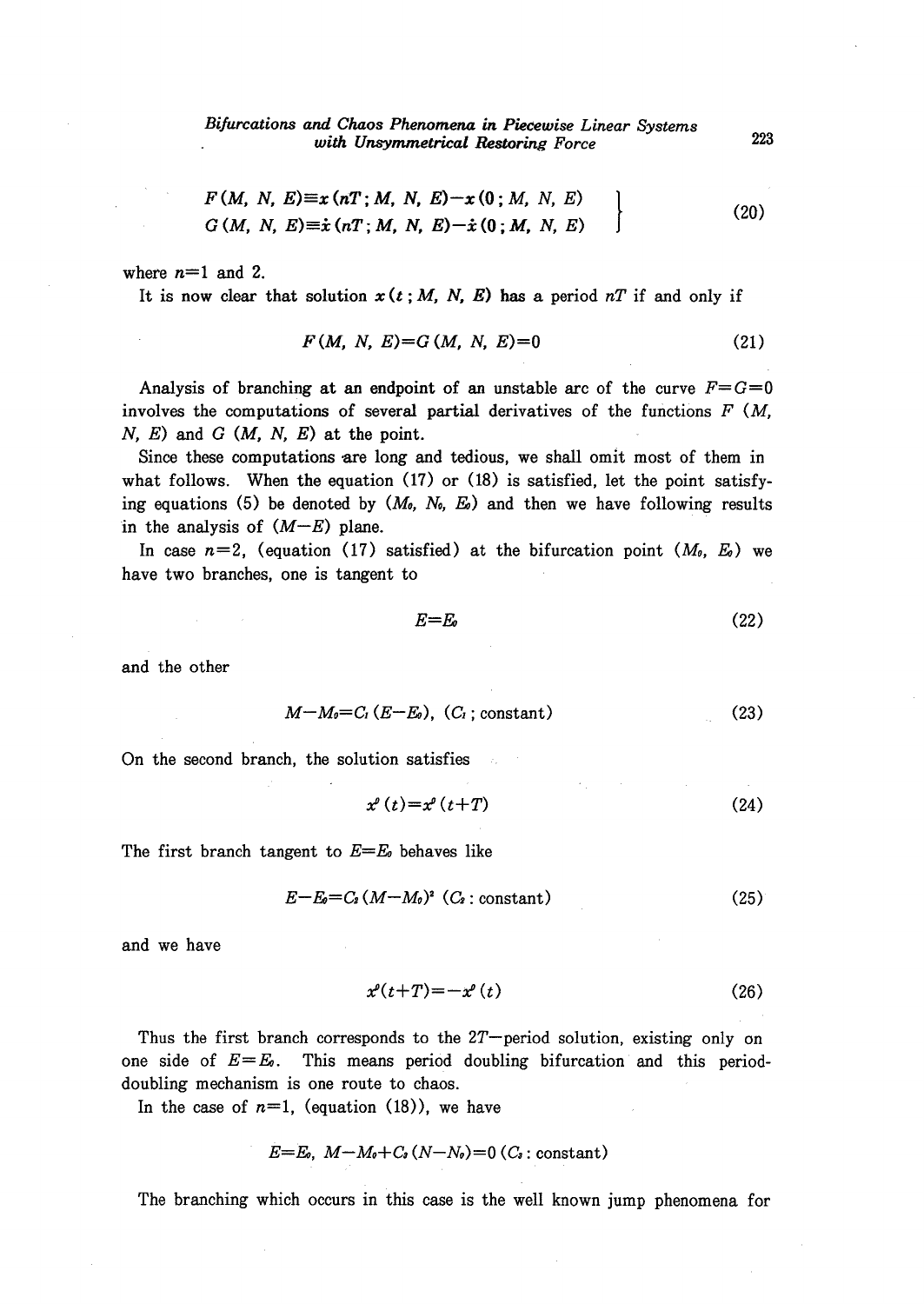#### Yoshiaki SHIRAO, Hiroaki KAWABATA, Toshikuni NAGAHARA, and Yoshio INAGAKI

which a stable periodic solution coalesces with an unstable solution and disappears.

#### 5. Numerical Analysis

In this section we analyse the behavior of the various period doubling bifurcation and chaotic behavior numerically by using the results obtained in sections 2. 3. Here we set the parameters as follows:  $k'=1$ ,  $\infty=1$ , and  $\omega=2.2$ . As to the slope  $\ell^2$  (stiffness ratio), we adopted next three cases ; (1)  $\ell^2=9$ , (2)  $\ell^2=25$ . (3)  $\ell^2$ =49 and as to damping coefficient  $2\alpha$ , we examined in the range  $2\alpha = 0.002 - 0.3$ .

Here, also, we discriminate the solution  $x(t)$  as the periodic solution with period T under the following conditions.

 $\vert x(T)-x(0)\vert \leq 10^{-10}, \vert \dot{x}(T)-\dot{x}(0)\vert \leq 10^{-10}$ 

#### 5. 1. Regions in which periodic solutions are sustained and Branching phenomena

In Fig.4, we show  $M-E$  plane behavior of the periodic solutions with the period  $T=5T_0(T_0=\frac{2\pi}{\pi})$  in what follows we say 5-periodic group in three cases: (1)  $\ell^2=9$ , (2)  $\ell^2=25$ , (3)  $\ell^2=49$  when loss factor  $2\alpha$  is kept constant,  $2\alpha=0.01$ . Increasing the value of  $\ell^2$ , for example, for  $\ell^2 = 25$  or 49, we have the jumping points (J.P), which do not exist when  $l^2=9$ , on the side of inversely unstable regions of periodic solutions of order  $3/5$  and features of behavior of periodic solutions are more complex according as the magnitude of nonlinearity.



Fig. 4 5-periodic group and bifurcation diagrams  $(k^2=1, \omega=2.2, x_0=1, 2\alpha=0.01)$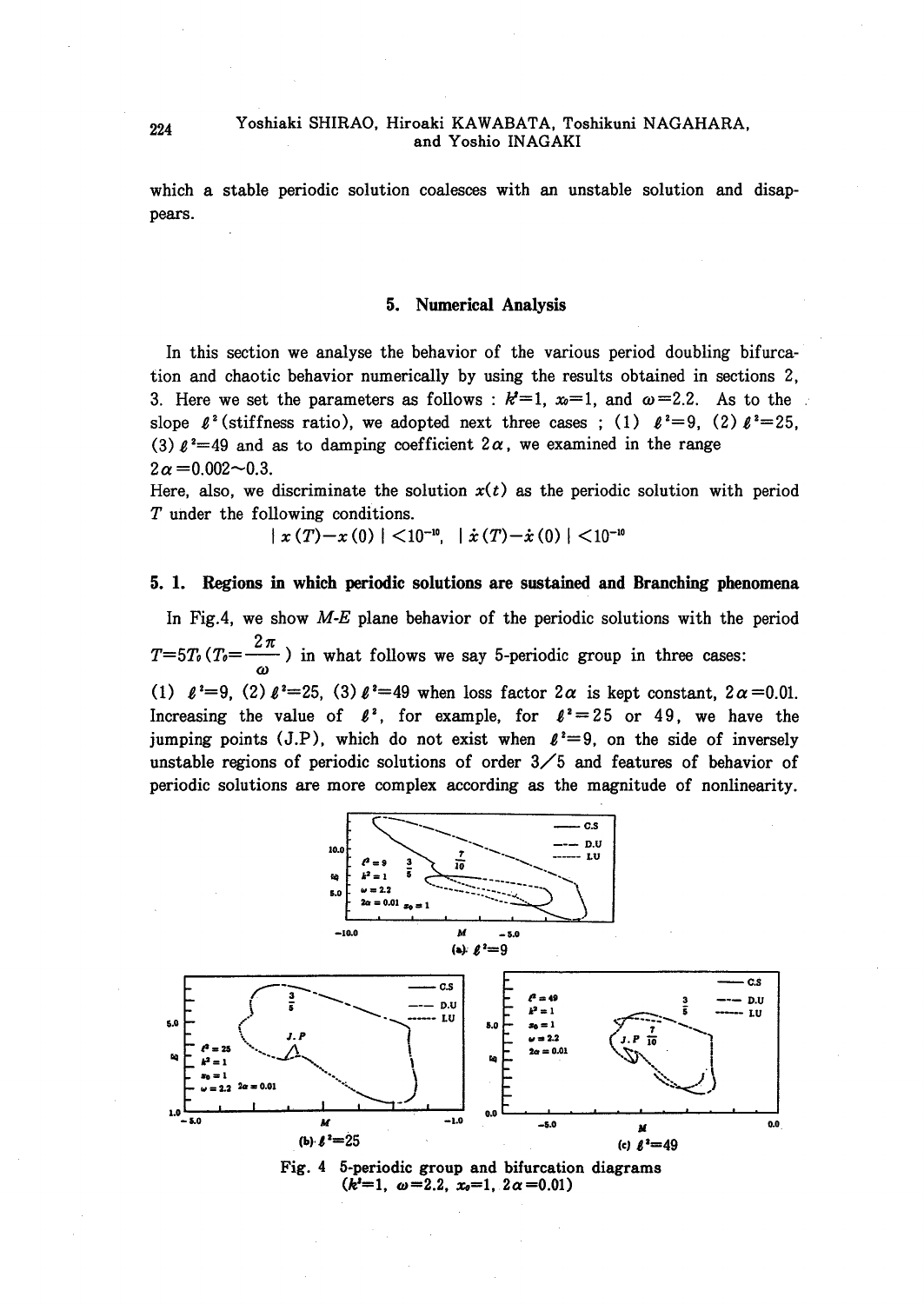#### Bifurcations and Chaos Phenomena in Piecewise Linear Systems with Unsymmetrical Restoring Force

These characteristics are familiar with other periodic solutions, such as  $T=$ 3T<sub>0</sub> (3-periodic group) and  $T=T_0$  (2-periodic group). Bifurcation diagrams of fundamental solutions (2-periodic group) in case  $\ell^2 = 49$ ,  $2\alpha = 0.01$  are shown in Fig.5. Fig.6 (2 $\alpha$  = 0.01) and Fig.7 (2 $\alpha$  = 0.1) present the bifurcation diagram of the periodic solution of order 2/3 (3-periodic group) in both cases  $\ell^2$ 49, we see that in these cases these diagrams became more complex and especially in Fig.7 when the amplitude of external force,  $E$ , is increased from below, stable periodic solution of order  $5/6$  appear about  $E=3.75$  and then stable solutions of order  $7/12$  bifurcate from periodic solutions of order  $5/6$  about  $E=3.9$ . As increasing E through  $E=4.5$ , we have again stable periodic solutions of order  $5/6$ , which corresponds to window in chaos.



Fig. 5 Bifurcation diagram of 2-periodic group  $(2\alpha = 0.01)$ 



Fig. 6 Bifurcation diagram of 3-periodic group  $(2\alpha = 0.01)$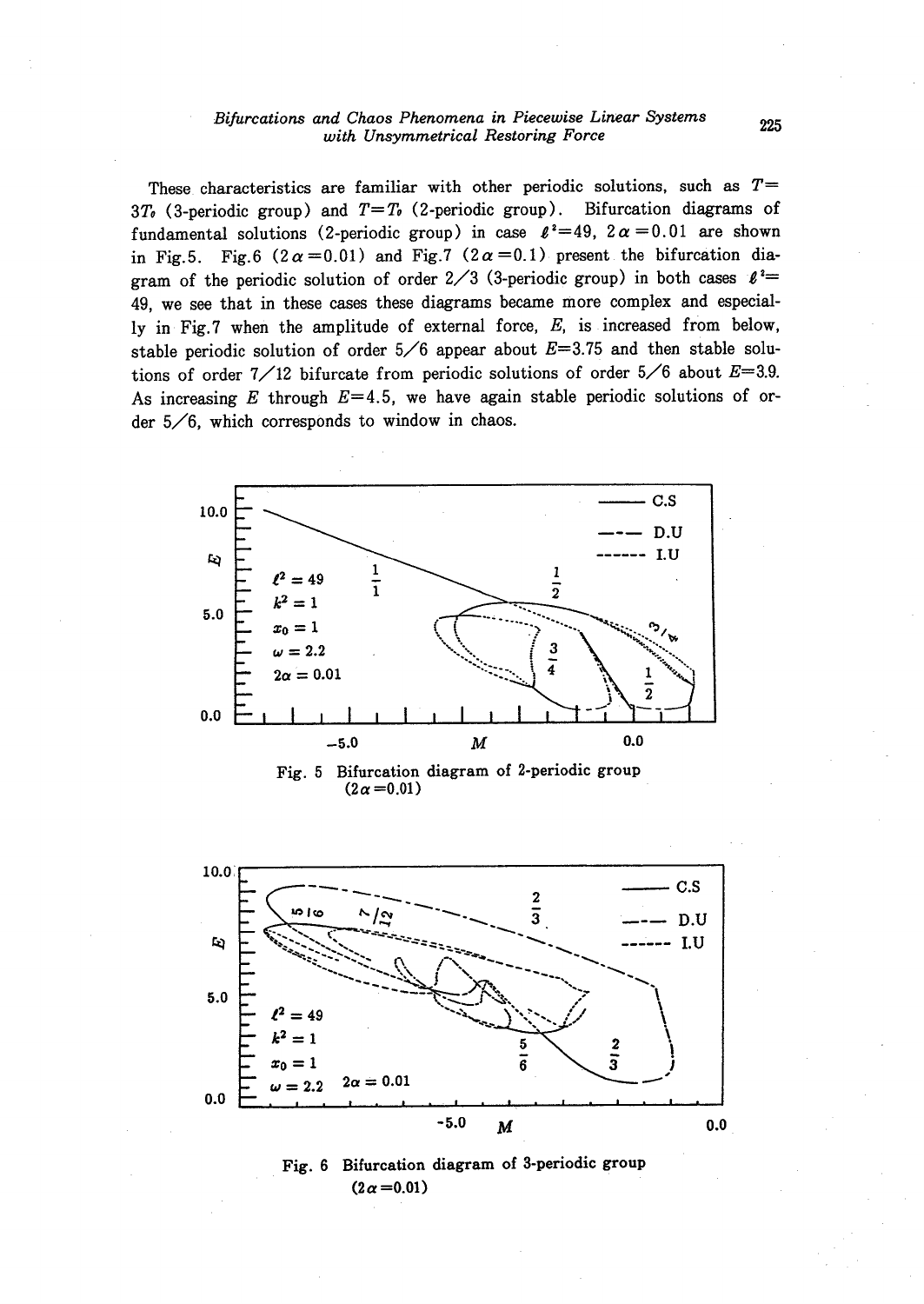

Fig. 7 Bifurcation diagram of 3-periodic group  $(2\alpha = 0.1)$ 

#### 5. 2. Chaos Phenomena

It is well known that there is no universal route from regular behavior to chaos but some routes to chaos exist. A very popular model to chaos is said to be a route based on a sequence of period doublings. We have showed a sequence of period doublings depending on the systems parameters,  $2\alpha$  and E, in the system expressed in equation (1). In the numerical calculations we observed next conditions  $(1) \sim (8)$ , as deciding the chaotic behavior.

- (1) existence of process of period-doubling bifurcation.
- (2) non-existence of stable periodic solutions.
- (3) Poincaré map becomes a set of one dimensional manifolds.
- (4) existence of a continuous spectrum.
- (5) existence of homoclinic orbits.
- (6) autocorrelation functions decay.
- (7) one of the Lyapunov exponents is positive  $(20)$ .
- (8) fractal dimension is not integer  $(20)$ .

Especially as to conditions  $(2)$ ,  $(3)$ , we calculated the mapping points by running the program for 100,000 forcing cycles and checked the periodic points within 5,000T. In case the stiffness ratio is small ( $\ell^2 = 9$ ), the chaotic phenomena appear in a narrow zone of  $2\alpha$  and E, and the results are shown in Fig.8 ( $2\alpha$  = 0.01 and E=4.0) and in Fig.9 ( $2\alpha$  = 0.1, E=3.875). When  $\ell^2$ =25, the chaotic zone is also limited because of the broad regions of the stable 3-periodic group. One of the results is shown in Fig.10. From Fig.11 to Fig.13 we showed the various chaotic phenomena in case  $\ell^2 = 49$ .

We show Poincaré map in (a), enlargement of a part of Poincaré map in (b),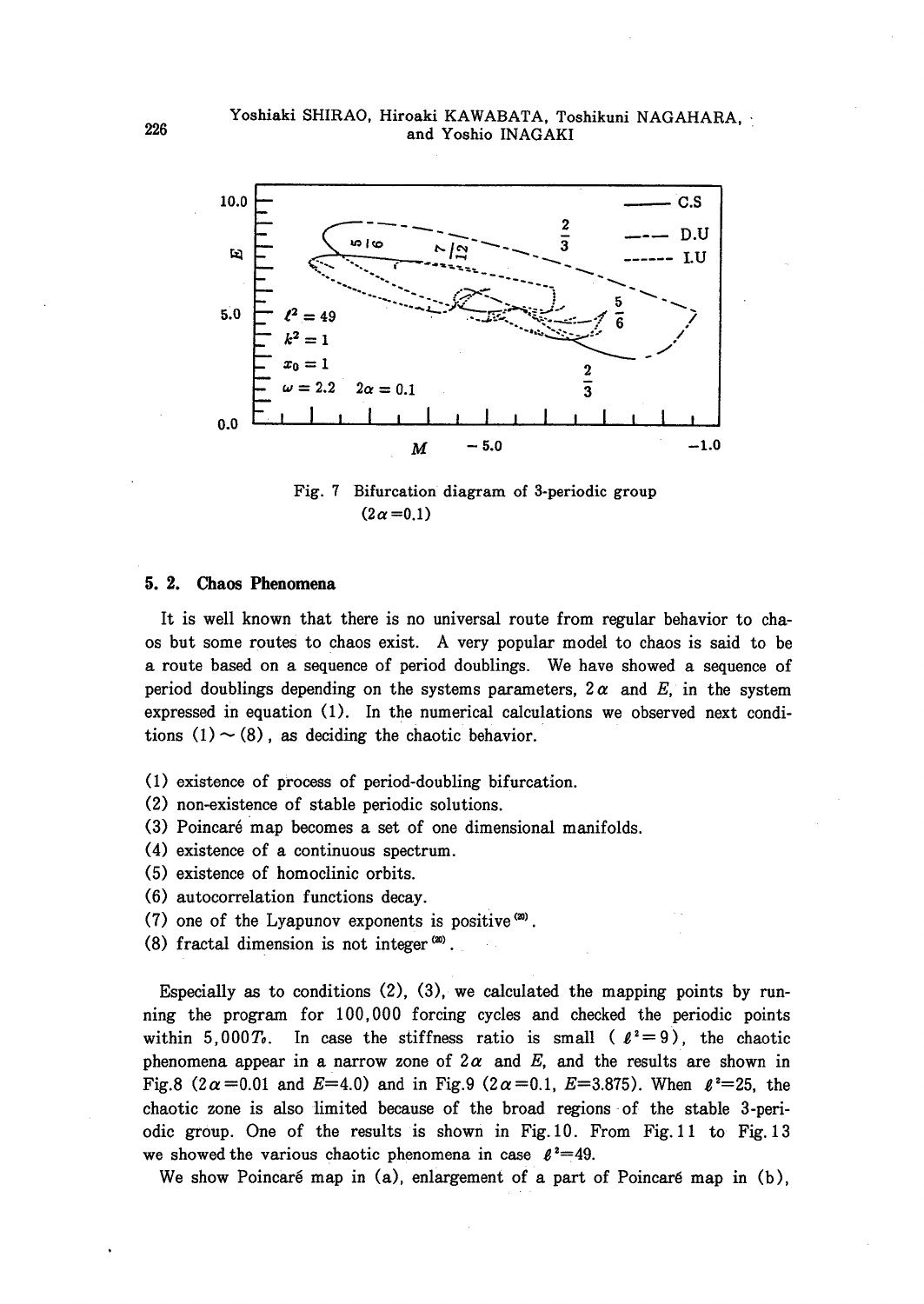wave form in (c), power spectrum (d), and autocorrelation function (e) in Fig. 11 in case  $2\alpha = 0.01$ ,  $E = 4.55$ . In Fig. 12, we present Poincaré maps on both sides of 3-periodic window in the case of  $2\alpha = 0.1$ . In Fig. 12 (a) Lyapunov exponents of chaotic attractor are  $\mu_1=0.127$  and  $\mu_2=-0.227$ . In Fig.13 we have the Poincaré map and homoclinic orbit in the case of comparatively large loss factor,  $2\alpha = 0.3$ , when  $E=4.0$ .



Fig. 8 Chaotic motion for  $\ell^2=9$  $(k^2=1, \omega=2.2, x_0=1 \ 2\alpha=0.01, E=4.0)$ 



 $\ell^2 = 25$ ,  $k^2 = 1$ ,  $\omega = 2.2$ ,  $x_0 = 1$  $2\alpha = 0.1$ ,  $E = 3.895$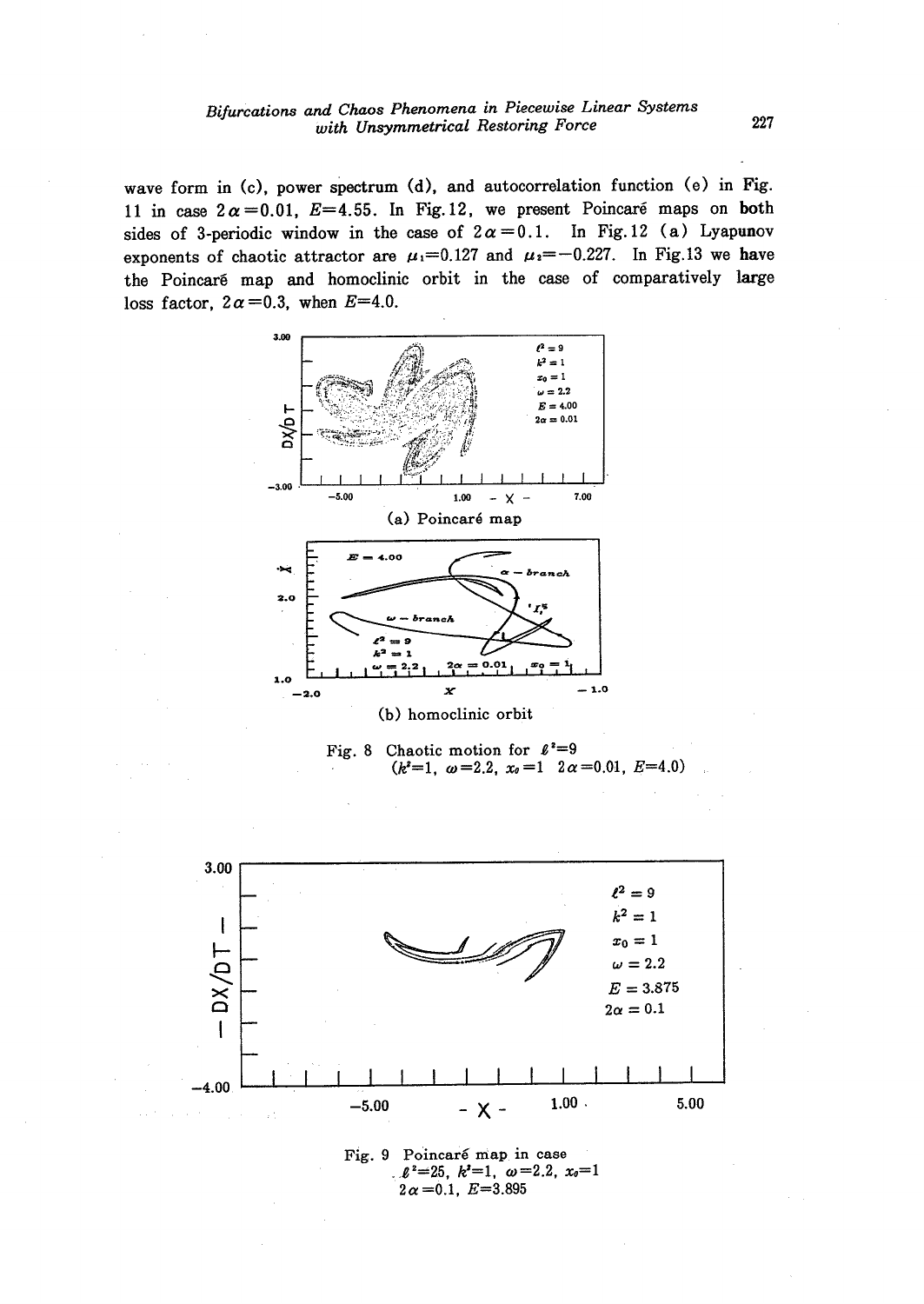

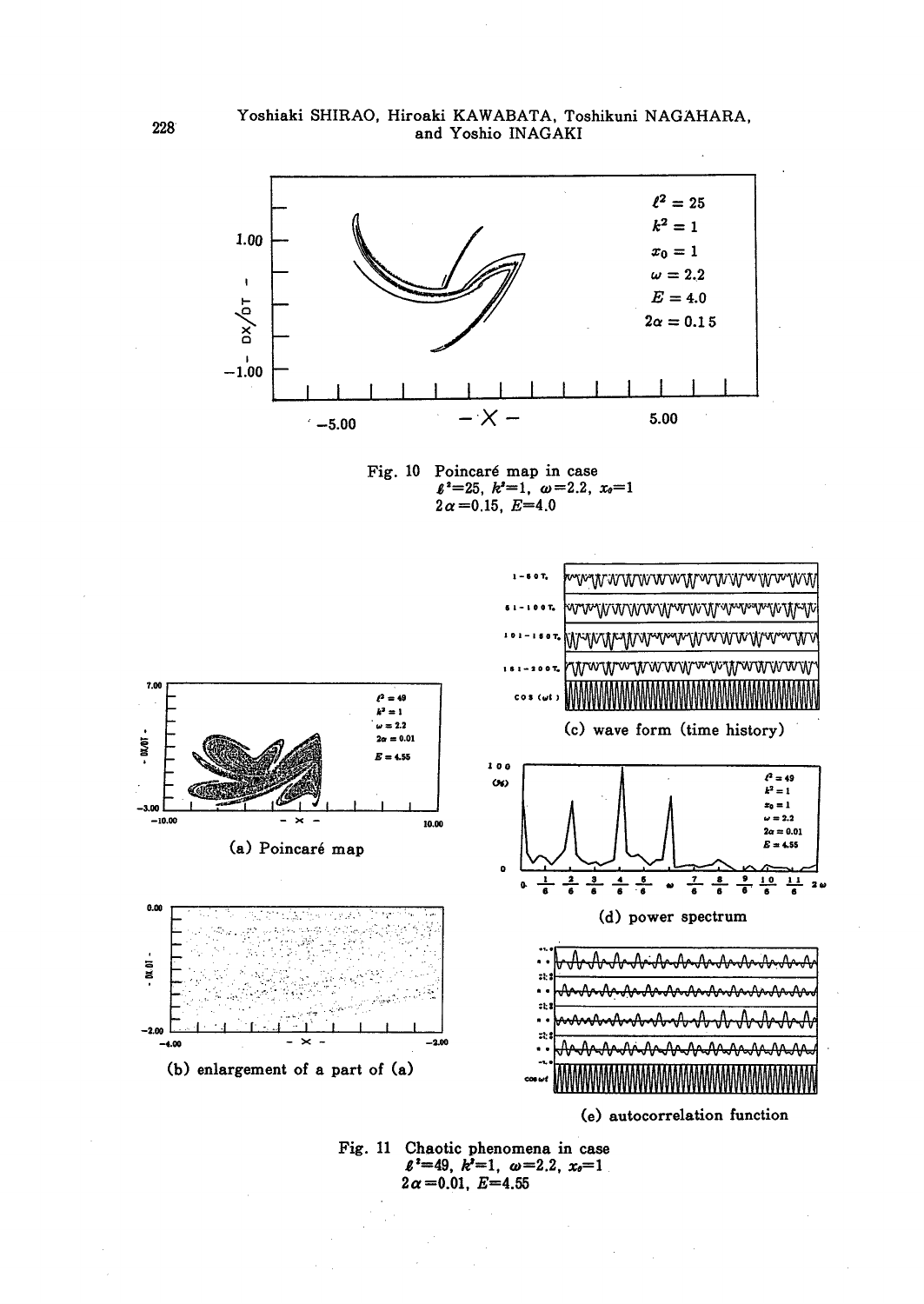



#### Conclusions 6.

In the present paper, we describe that the period-doubling bifurcations develop and in result the chaotic motions appear for the simplest piecewise linear systems with unsymmetrical restoring force represented by two straight-line segments.

The results are summarized as follows:

- i. For the piecewise linear system, the period-doubling bifurcation condition is clarified.
- ii. The period-doubling bifurcation phenomena have complex features of branching in small E when the nonlinearity factor  $l^2$ (stiffness ratio) is increased while the loss factor  $2\alpha$  is kept constant.

229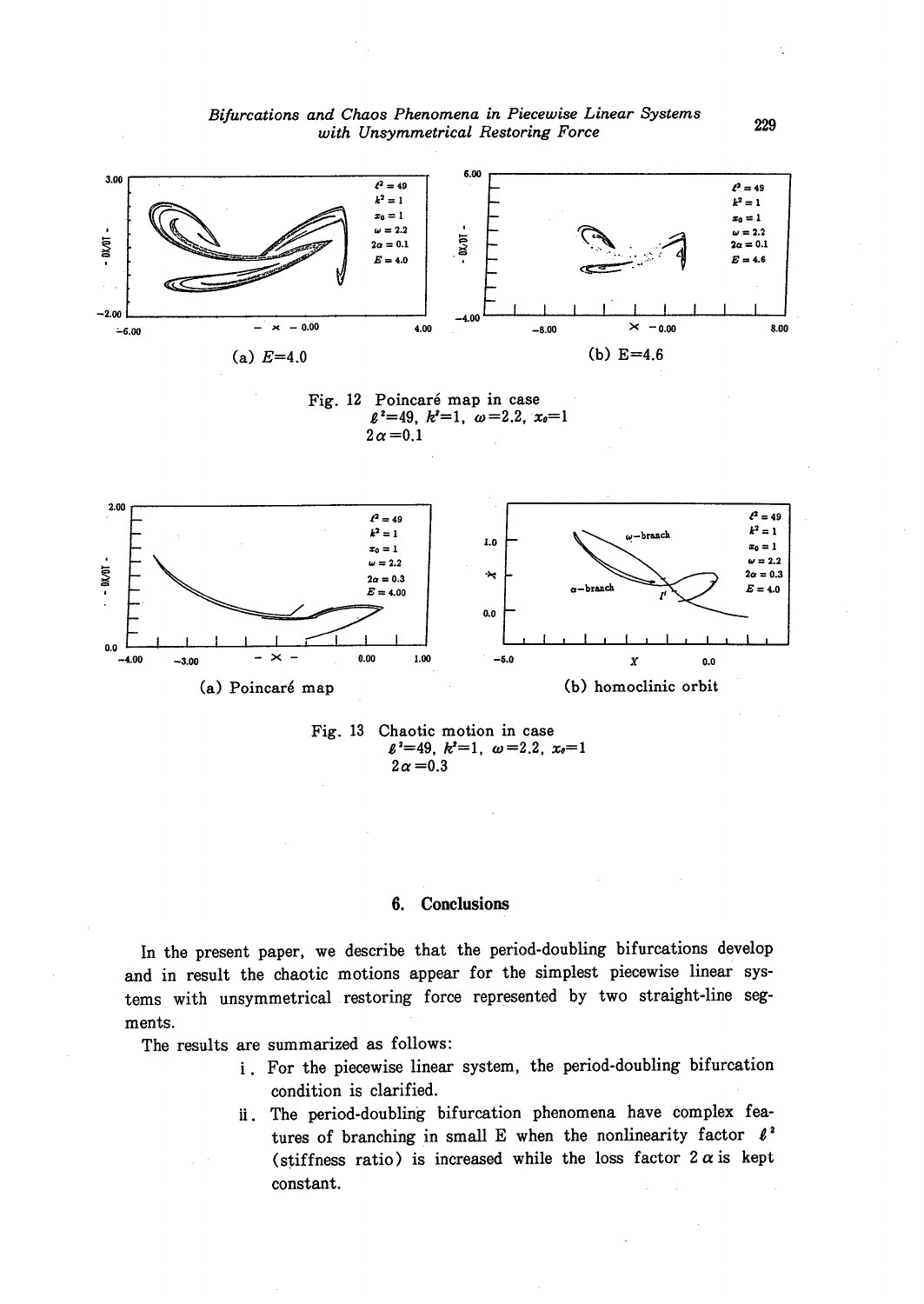#### <sup>230</sup> Yoshiaki SHIRAO, Hiroaki KAWABATA, Toshikuni NAGAHARA, and Yoshio INAGAKI

- iii. As to the chaos attractors, the region of the chaos is in general broad in E, the amplitude of external force, when the stiffness ratio  $\ell^2$  is large. But, the chaotic motions are prevented by stable 3-period solutions in the case of smal1 loss factor in magnitude when  $\ell^2=25$ .
- iv. The form of chaos attractors has relation to the fractal dimen sion.

 The future work includes investigation on the differences of the stiffness ratio and coexistence of multiple steady state and the appearance of chaos.

 Finally, it is noted that numerical calculations were performed by using ACOS-930 at the computer center, University of Osaka Prefecture.

#### References

- (1) Lundquist, S., N.H.March, and M.P.Tosi, ORDER AND CHAOS IN NONLINEAR PHYSICAL SYSTEMS, 1, Plenum  $(1988)$
- (2) THOMPSON,J.M.T., and H.B.STEWART, NONLINEAR DYNAMICS AND CHAOS, JOHN WILEY & SONS, (1986)
- (3) J.GLEICK,"CHAOS", Viking (1987)
- (4) S.N.Rasband, CHAOTIC DYNAMICS OF NONLINEAR SYSTEMS, JOHN WILEY & SONS, (1990)
- (5) Y.Ueda, Ramdomly transitional phenomena in the systems governed by Duff ing's equation, J. Satistical Physics 20  $181 \sim 196$  (1979)
- (6) Y.Ueda, E.xplosions of strange attractors exhibited by Duffing equation, Ann. N.Y.Acad. Sci. 357, 922~433 (1980)
- (7) Y.Ueda, Steady motions exhibited by Duffing's equation, a picture book of regular and chaotic motions. In Approaches to Nonlinear Problems in Dynamics. SIAM, Philadelphia (1980)
- (8) W.H.STEEB,CHAOS IN LIMIT CYCLE SYSTEMS WITH EXTERNAL PERIO DIC EXCITATIONS,

J.N.L.Mech., 22, 5, 349~361, (1987)

- (9) W.SZEMPLINSKA-STUPNICKA,BIFURCATIONS OF HARMONIC SOLUTION LEADING TO CHAOTIC MOTION IN THE- SOFTENING TYPE DUFFING'S OSCILLATOR, J.N.L.Mech., 23, 4, 257~277 (1988)
- (10) W. S. Loud, Branching phenomena for periodic solutions of non-autonomous piecewise linear systems, J.N.L. Mech., 3, 273 (1968)
- (11) F.C.Moon and S.W.Shaw, CHAOTIC VIBRATIONS OF A BEAM WITHNON- LINEAR BOUNDARY CONDITIONS,J.N.L.Mech. 18, 6, 465--475, (1983)
- (12) T.Matsumoto, L.O.Chua and M.Komuro, the Double Scrall, IEEE Trans.